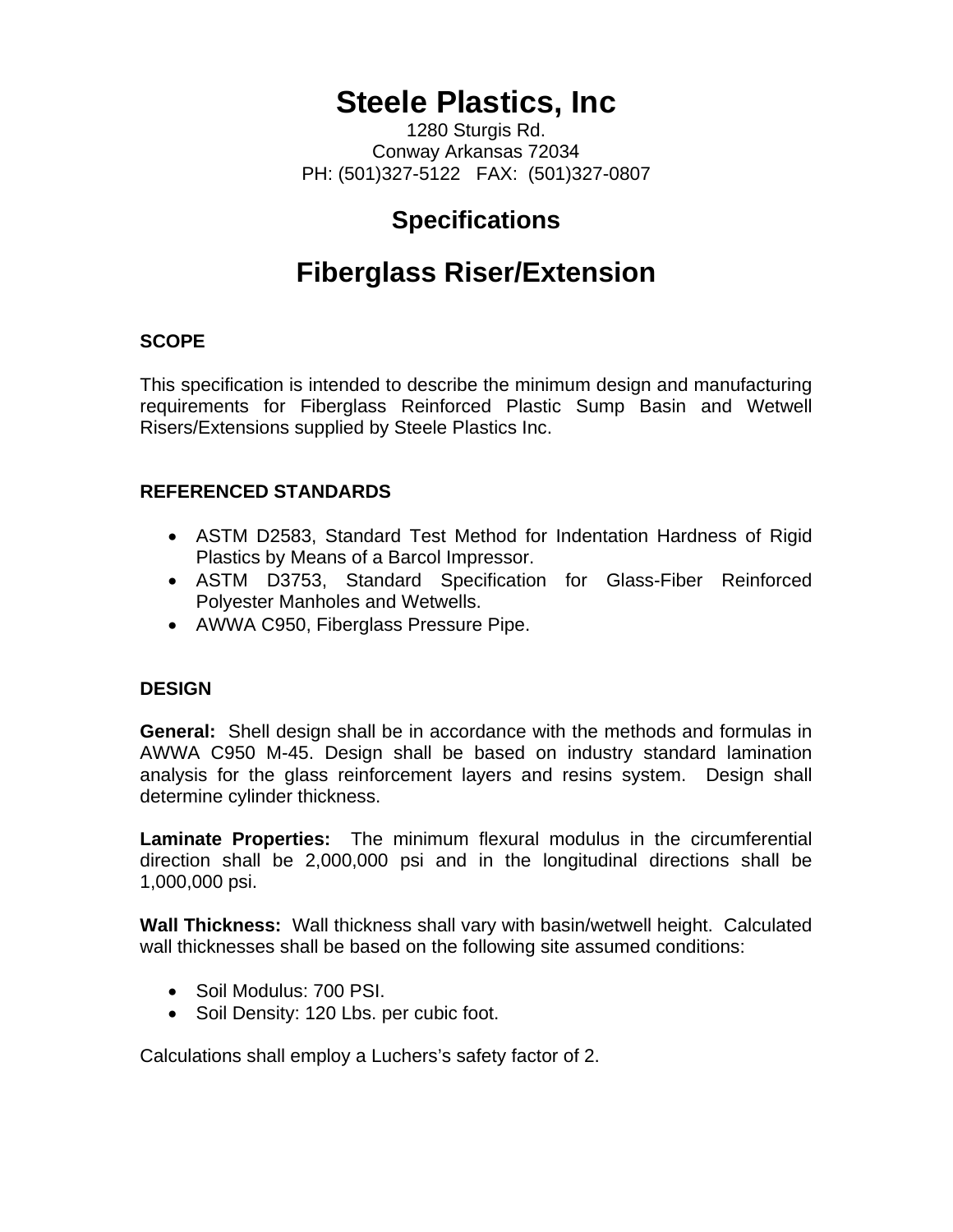#### **Riser/Extension**

A fiberglass riser/extension shall be installed on top of a concrete or other suitable structure for the purpose of gaining access to that structure which allows for a smaller opening at ground level. It shall extend up from the base structure to the ground surface. The fiberglass riser shall not be intended to be used as extension or other wise used to extend the length of a Steele Plastics Inc. fiberglass basin or wetwell unless said basin or wetwell has been specifically designed to accept a riser/extension.

#### **MATERIALS**

**Resin:** Resins used shall be commercial grade unsaturated polyester type, suitable for the intended service as indicated by usage history or resin manufacturer's recommendation.

**Cure System:** Resin promotion and catalyst system used shall follow resin manufacturers' guidelines.

**Fillers and additives:** No fillers or resin extenders of any type shall be utilized. A maximum of two percent by weight of any commercial grade thixotropic agent may be added to resins for the purpose of viscosity control.

**Reinforcing Materials:** Reinforcing material shall be commercial grade "E" type glass fibers in the form of chopped strand mat, chopped roving, woven roving or continuous roving. Glass fibers shall be treated with a coupling agent that facilitates bonding between the reinforcement and the resin.

### **QUALITY ASSURANCE**

**Visual Acceptance:** The inner surface shall be free of exposed fiber, crazing and delaminations. No Blisters larger than 1/2 inch or wrinkles more than 1/8 inch in depth will be allowed.

**Laminate Cure:** Laminate cure shall be indicated by means of Barcol hardness measured in accordance with ASTM D2583. The average Barcol hardness shall not be less than 90 percent of the resin manufacturer's recommendation for clear resin castings.

**Workmanship:** All workmanship and materials throughout shall be of the highest quality available.

This riser/extension shall be as manufactured by Steele Plastics Inc, Conway Arkansas.